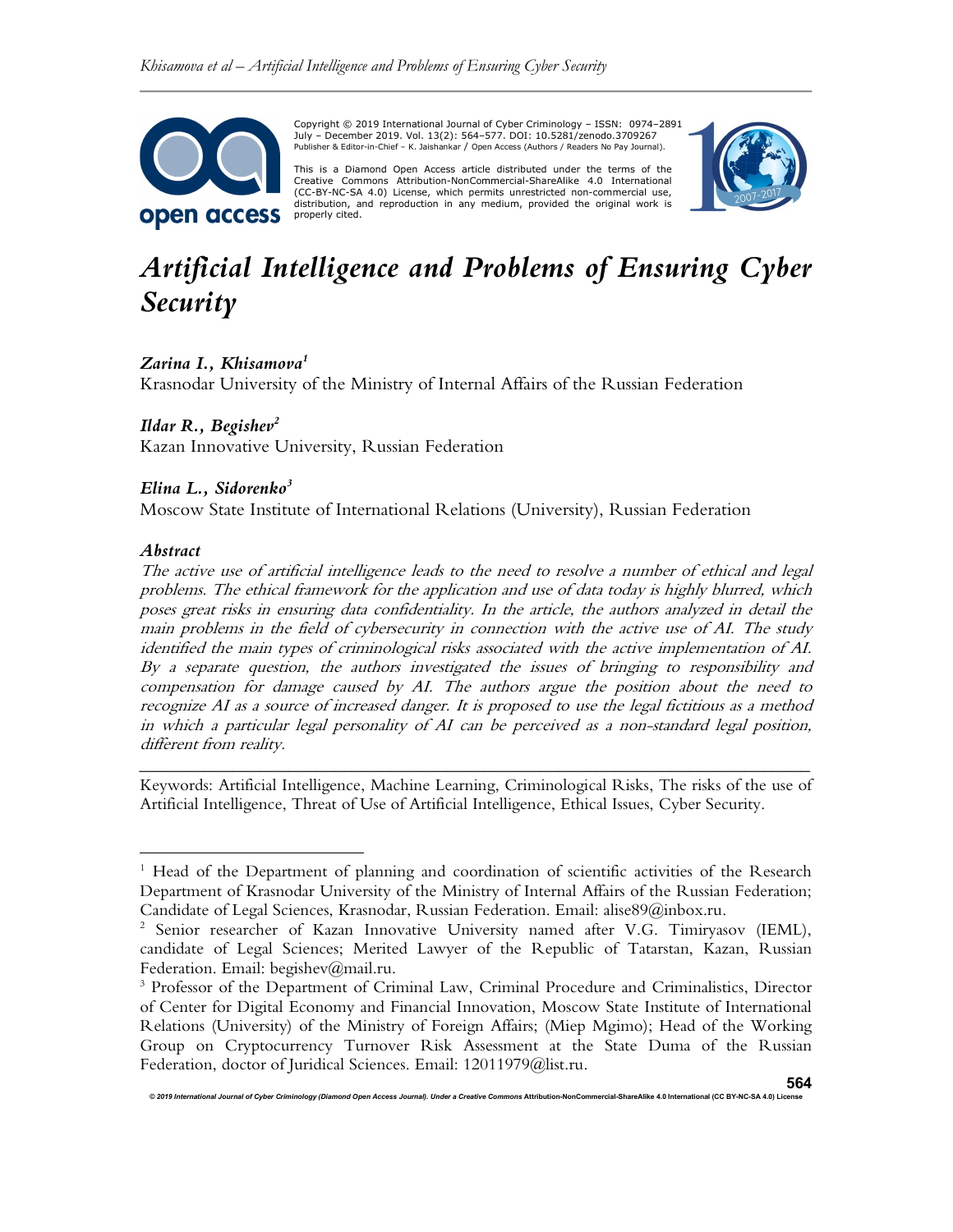

## Introduction

Since ancient times, mankind has tirelessly sought to alleviate hard work. After the mechanization of physical labor, people thought about the automation of mental processes, which for a long time was a purely human prerogative.

In the early 40s of the 20th century, due to the development of computer technology, it became possible to use the resources of its memory and processor power to create intelligent programs. With the help of computers, formal reasoning systems were implemented, and tests were carried out to ensure that they are somewhat sufficient to demonstrate reasonableness in practice. The founder of AI theory is considered an outstanding English mathematician, cryptographer, member of the Royal Society of London A. Turing. He considered that machines as well as people are possible to use the available information, as well as the mind to solve problems and make decisions, in addition, he described the test (later named after the author), which allows to determine when the machines will be able to compare with human mind. In his opinion, successful passing the test by any artificial system allows us to call it the "Artificial intelligence system" (Turing, 1950, pp. 433-460).

The term "Artificial Intelligence" (AI) was first proposed by an American computer scientist, member of the United States National Academy of Sciences, A. Turing Prize winner, John McCarthy at a seminar at the University of Dartmouth in 1956. McCarthy & Minsky proved the possibility of creating AI. The Dartmouth conference was the starting point for AI research, which has been going up and down for 70 years (McCarthy, 2006, pp.12-14.).

Artificial intelligence is widely used in education, medical care (AI will replace doctors from the disease diagnosis and prescribing treatment); pensions, logistics, retail, environmental protection (Statista, 2017), transport (by 2025, the volume of supply of AIbased systems for Autonomous vehicles will exceed \$ 150 million); financial services and technology (hedge funds that use AI demonstrate much better results than those driven by people), public administration and law enforcement (Reiff, 2017). Artificial intelligence technology can accurately perceive, predict and anticipate key trends in infrastructure and social security operations. The use of artificial intelligence is becoming an important factor in the development of the digital economy of any state.

According to analysts, by 2020, the artificial intelligence market will grow to \$ 5 billion due to the use of machine learning technologies and intelligent language recognition (Markets and Markets Research, 2017), and the global GDP in 2030 due to the active use of AI will grow by 14%, or 15 \$ 7 trillion (PwC, 2017).

However, the average person doesn't even realize that he is using AI. So, 77% actually use a service or device with AI, while only 33% know about it (Pega, 2017).

The undoubted advantages of the introduction of AI can be seen not only by large corporations, but also by ordinary people: 61 % of the 6,000 people surveyed said that they believe that AI will make the world a better place (Arm Limited, 2017). However, the ongoing growth of investment and expand the areas of implementation of AI has led to humanity's awareness of the "reverse side" of the coin called "artificial intelligence".

The scientific and expert community has long pondered over the still unsolvable issues for humanity. Do we, modern society, understand what AI is, and what risks does its creation and turnover entail? The European Union introduces new rules for developers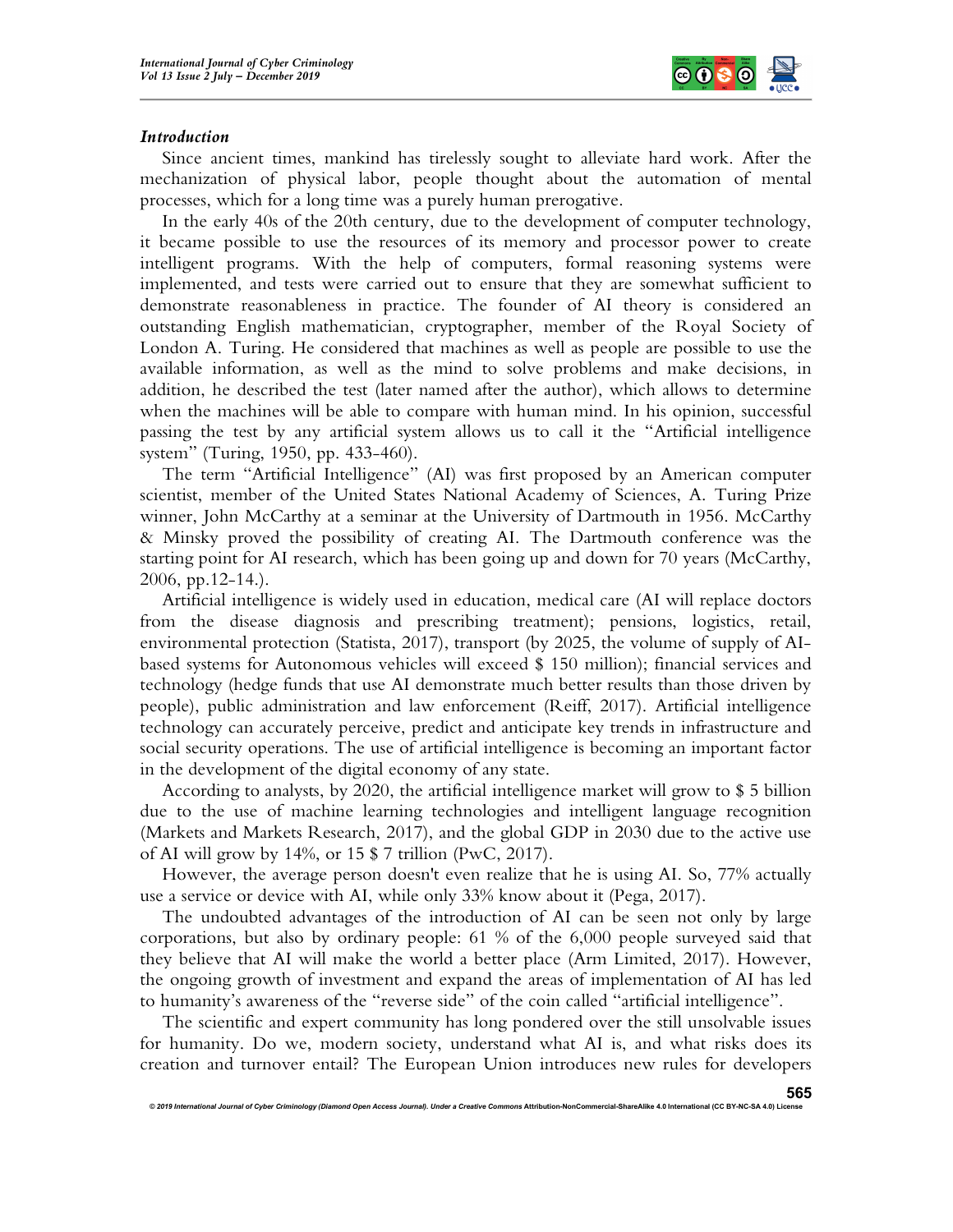and suppliers of automated computer systems solutions. Representatives of such companies will be required to explain to users how the system works, and by what principle decisions are made. The problem is that this may not be possible. Yes, it is possible to explain the basic principles of neural networks without problems, but few people can tell exactly what happens there during the processing of complex information. Even the creators of such systems cannot explain everything "from and to," because the processes that occur in the neural network during information processing are very complex.

Never before has a man created machines whose principle of operation is not completely understood by the creators themselves and is sharply different from the method of processing information used by the person himself. So, can we expect normal interaction with machines that are unpredictable? Will we be able to extract the benefits of using AI, avoiding negative consequences? Are there regulatory mechanisms for controlling AI? Is global legislation ready to regulate situations when AI will participate in the infringement of legally protected relationship? And would the title of the book "Our final invention: artificial intelligence and the end of human era" (Barrat, 2013) be prophetic?

The present study attempts to find answers to such ambiguous, and at the same time topical issues.

## **Methods**

The study is based on a systematic analysis of the role and associated threats to cybersecurity. the Authors actively used scenario analysis to model risk-related situations. To make their expert assessments more objective, the authors used methods of analogy and prediction. The research tasks required the use of several groups of primary and secondary sources. Primary sources included official publications of Federal agencies, including security reports, statistics, public opinion polls, and media reports. Secondary sources included mainly monographs and scientific articles evaluating processes and phenomena in the field under study.

# The Terminology of Artificial Intelligence

© 2019 International Journal of Cyber Criminology (Diamond Open Access Journal). Under a Creative Comr

AI has been the subject of various scientific fields quite recently, which is why there is a lack of definition of its structure, as well as the range of issues that are associated with it: so, although the preconditions for the study of AI took place already at the beginning of the XVIII century, the formation of the direction refers only to the middle 40 50s XX century.

As a scientific field, AI gained weight after the end of World War II. This was due to the merits of such scientists as A. Turing (1950), W. McCulloch (1965) and W. Pitts (1943).

In 2007, in an interview to the question "What is Artificial Intelligence?" J. McCarthy replied that it was the science and development of intelligent machines and systems, especially intelligent computer programs designed to understand human intelligence. The methods used are not necessarily biologically plausible (McCarthy, 2007).

Bernard Marr rightly points out that the definitions of artificial intelligence begin to change depending on the goals that are being attempted by using the artificial intelligence system. Typically, people invest in the development of artificial intelligence for one of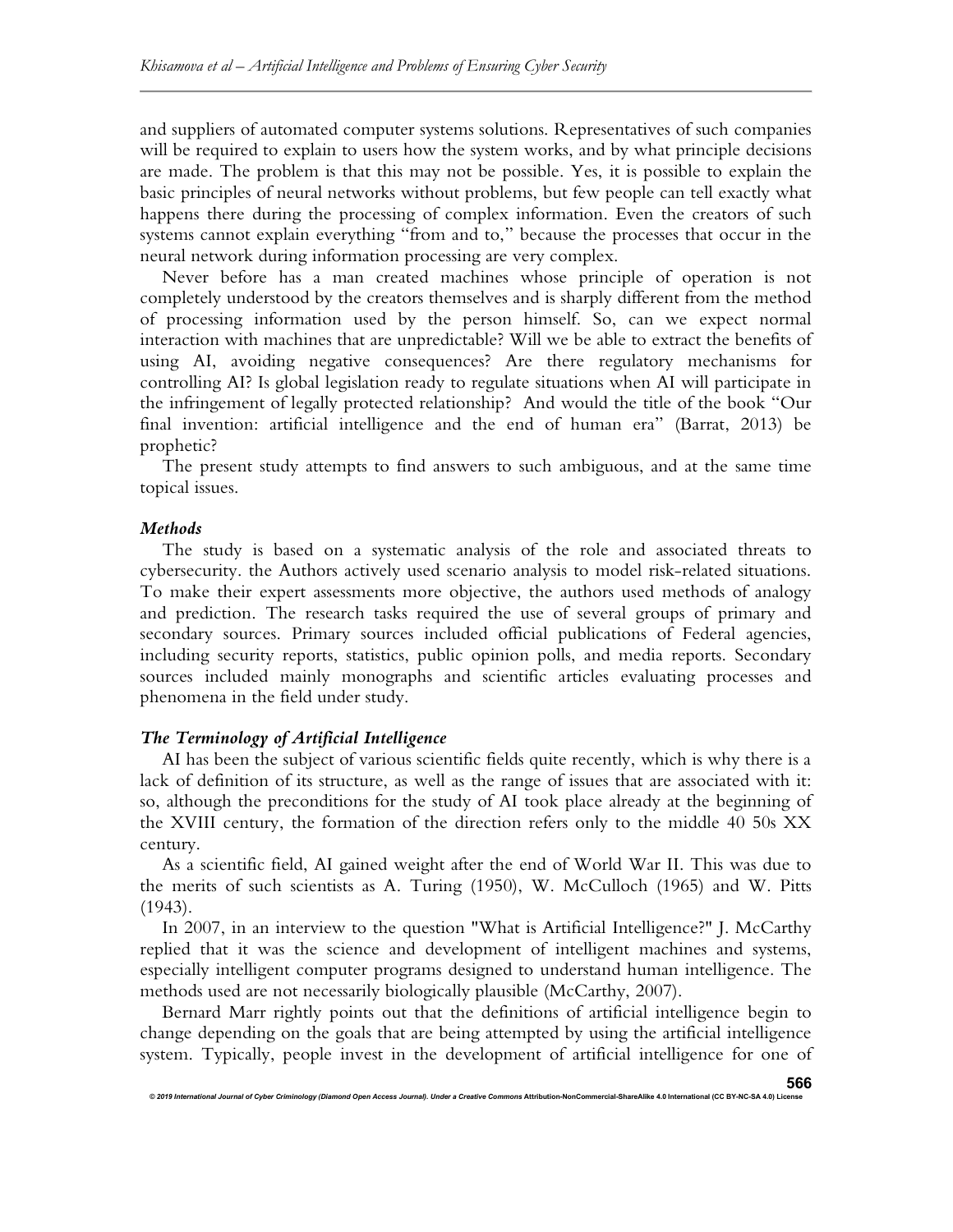

these three purposes: creating systems that think exactly like people ("strong artificial intelligence"); creating systems that will work without understanding how human thinking works ("weak artificial intelligence"); the use of human thinking as a model, but not necessarily the ultimate goal (2018).

In this study, we have understood AI as a collective term for intelligent computer software (AI systems, AI technologies) that can analyze the environment, think, learn, and respond to what it "feels".

AI is a kind of intelligent system capable of making decisions on its own. This system represents the direction of the development of computer functions related to human intelligence, such as: reasoning, training, and problem solving. In other words, AI is the transfer of human capabilities of mental activity to the plane of computer and information technologies, but without inherent human vices (Afanasyev, 2018, pp. 28-34.). Scientists dealing with this issue are intensively studying the prospects for recognizing an e-face and the place of a person in such a world (Carriço, 2018, pp. 29-36.).

Kurzweil (1990) argues that AI is the prerogative of machines that require intellectual abilities when implemented by humans. However, in this case, the textual construction causes a state of uncertainty (it requires the presence of intellectual abilities), since any action, even the most elementary in its essence, can be regarded as a manifestation of intelligence. Winston (1980) in turn, considers AI a computing machine that has the ability to "do things that seem reasonable to people"(p. 11). Bellman (1978) supposes that AI is automation of actions, the group of which includes decision-making, problem solving, training (p. 57). According to Smolin (2004), "artificial intelligence" can be interpreted as a system that has the ability to purposefully change (taking into account the state of information inputs) some parameters of functioning, as well as the way of its own behavior (pp. 15-17).

We agree with Ponkin and Redkina (2018) that AI is an artificial complex cybernetic computer-software-hardware system (electronic, including virtual, electronic-mechanical, bio-electronic –mechanical or hybrid) with cognitive-functional architecture and own or relevant available (attached) computing power of the required capacities and speed (pp. 91-109). The same conclusion had been reached by Morkhat (2017, p. 138).

In modern scientific and technical literature provides a lot of different classifications of AI systems and applications. However, taking into account the methodology of this study, we adhered to the classification of AI, taking into account the applied aspects of modern information and telecommunications technology (Amores, 2013, pp. 81-105).

In the PwC study (2017) all types of AI are divided into two groups depending on the interaction with the person in their activities. Thus, AI interacting with people is usually referred to special stable systems, such as auxiliary intelligence, which helps people accomplish tasks faster and better. Stable systems are not able to learn from their interactions. This group also includes adaptive (augmented intelligence), which helps people make the right decisions and is able to self-train during interaction with a person.

The second group, which does not interact with humans, includes automated intelligence, designed to automate mechanical/cognitive and routine tasks. Its activity is not related to the implementation of new tasks and is in the field of automation of existing tasks. This group also includes "Autonomous intelligence", which in its functionality and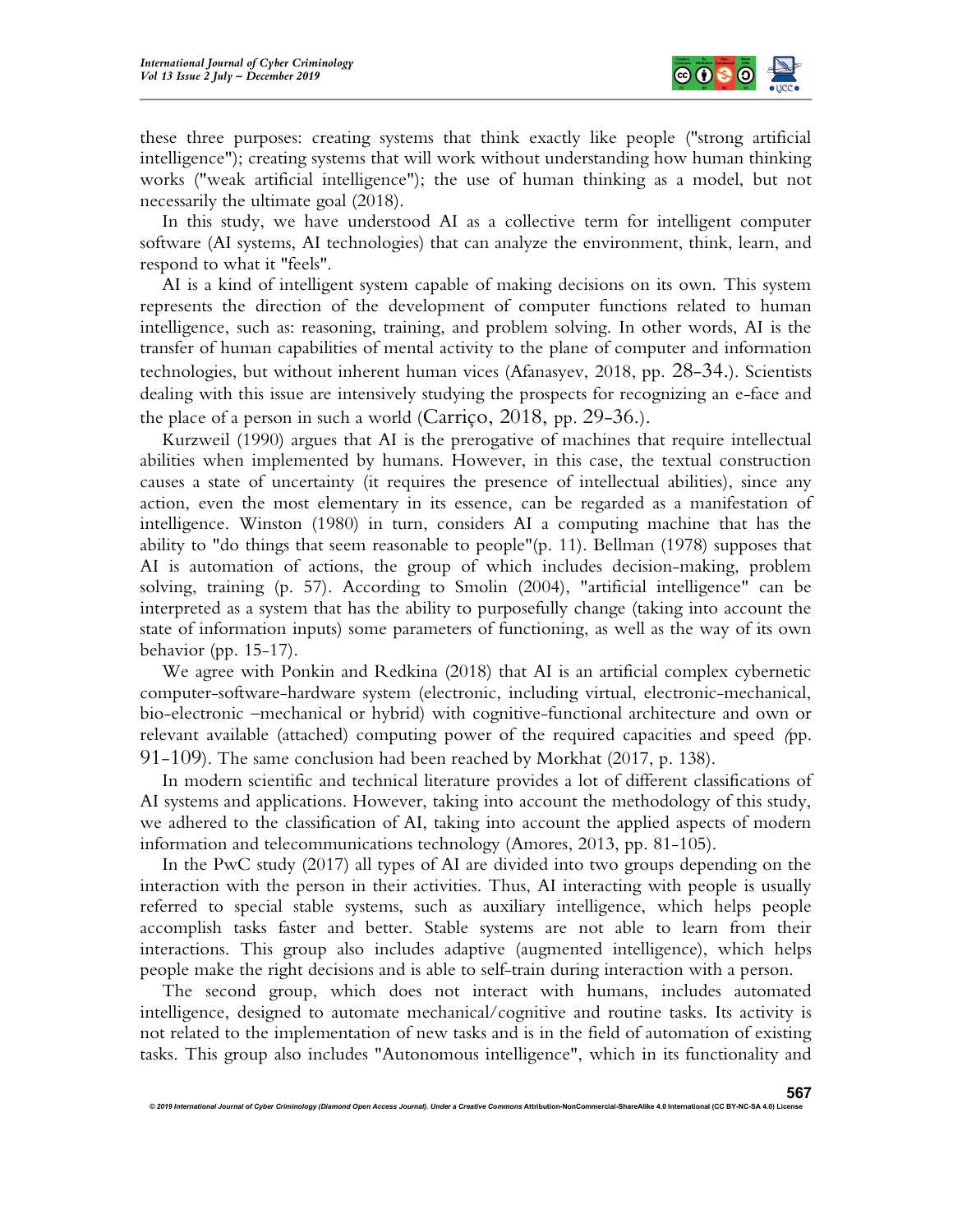capabilities surpasses all previous ones, and can pose a threat to humanity and society. Such AI is able to adapt to different situations and act independently without human intervention, committing, for example, identity theft (Marron, 2008, pp. 20-38.).

## Data Ethics and the Problem of Moral Choice of AI

Data ethics is developing and becoming more relevant, as evidenced by the relevant documents of states, corporations and social institutions. Defining the boundaries of ethical access to data is a complex problem that affects various stakeholders: citizens, the state, corporations, public institutions, etc., and requires a comprehensive solution.

Data ethics, as a kind of applied ethics, appeared relatively recently and does not yet have a generally accepted definition. A sufficiently accurate working definition of the term and a description of the fundamentals of data ethics are offered by the British data ethics framework. Data ethics is an emerging branch of applied ethics which describes the value judgements and approaches we make when generating, analysing and disseminating data. This includes a sound knowledge of data protection law and other relevant legislation, and the appropriate use of new technologies. It requires a holistic approach in corporating good practice in computing techniques, ethics and information assurance. A core aspect of data ethics is using data science appropriately. (British data ethics framework ,2018).

To develop AI technologies, it is necessary to use data collection and processing technologies, so on the relationship between AI and data is almost 100%. The main question today is: how to use maximum data with minimum risks? Due to modern computing power, AI technologies can analyze huge amounts of data and find complex and deeply hidden connections. However, cybersecurity is not always possible.

The greatest minds of our time Hawking (2018), Gates and Musk bring to the fore the problem of technological singularity – the moment when computers in all their manifestations will become smarter than people. According to Kurzweil (2006), when this happens, computers will be able to grow exponentially in comparison with themselves and reproduce themselves, and their intelligence will be billions of times faster than humans (p. 156). According to Bostrom (2016) in 60 years the AI will become a serious threat to humanity. By 2022, the similarity of the thinking processes of robots and humans will be about 10 %, by  $2040 - 50$  %, and in 2075, the thinking processes of robots can no longer be distinguished from human ones, the similarity will reach 95 %. However, the pace of technological development suggests that the process would be much faster (p. 344).

It should be noted that not only the greatest minds of mankind are concerned about the threats that carry the development of AI. In Asia there is a genuine fear that machines with AI are becoming more intelligent than people. In general, the vast majority of respondents (85 %) are concerned with ensuring the security of AI technology (ARM, 2018, p. 14).

Ethical problems associated with the use of AI can be divided into 2 groups:

1) problems related to the collection, analysis and processing of digital data;

2) problems related to making AI decisions based on generalized data.

.<br>2019 International of Cyber Criminology (Diamond Open Access Journal). Under a Creative Comm

Ethical difficulties are caused primarily by the collection, analysis and processing of citizens ' digital data-big data, social data and personal data. Businesses need them for AI training, for online advertising and online commerce, and the state needs them for making management decisions, interacting with citizens, and ensuring national security.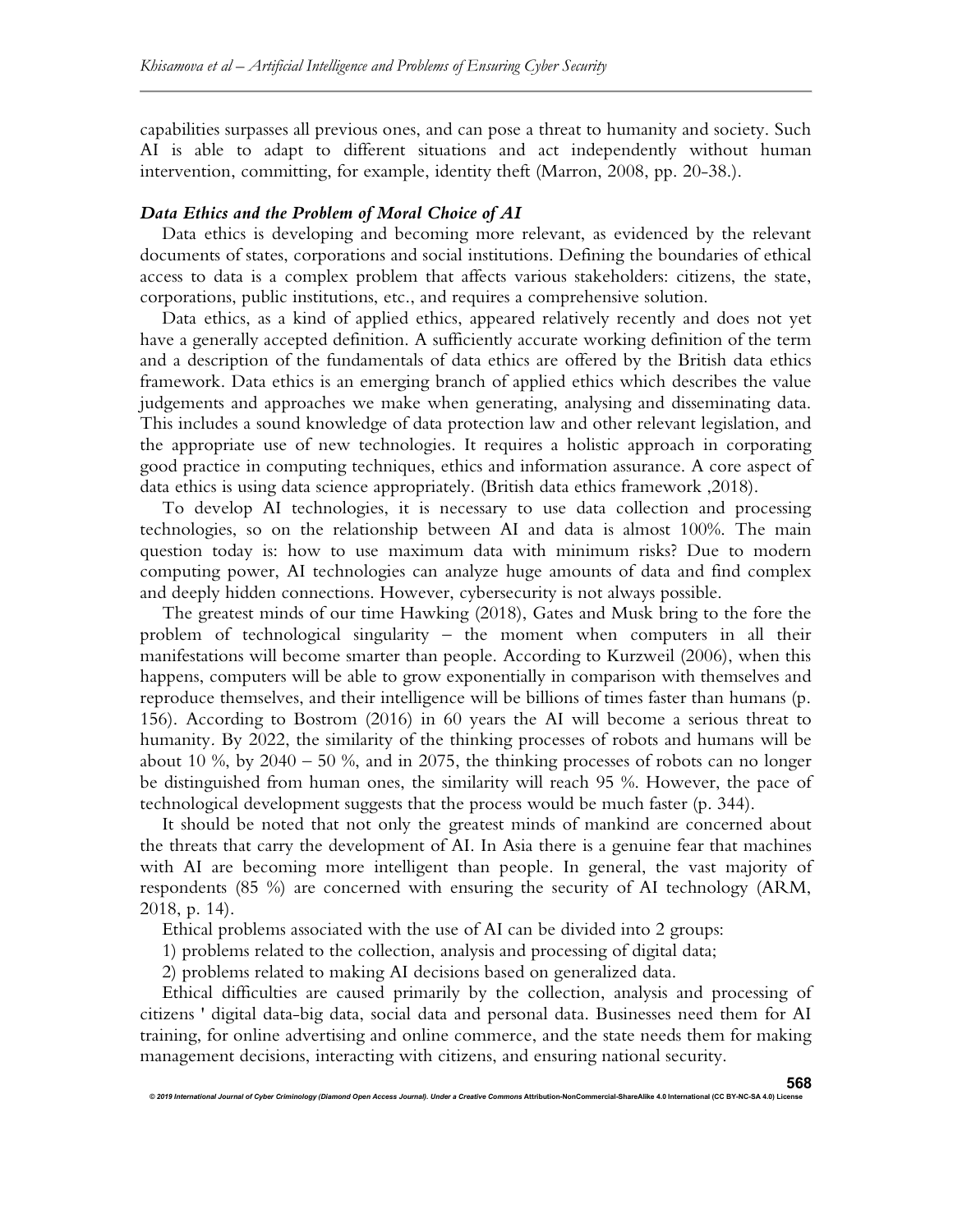

Due to the collection and analysis of big data using AI, technology giants are able to build correlations that people themselves cannot yet recognize.

Excessive restrictions on access to data can slow down the development of AI technologies. well-Thought-out legislation and careful enforcement would allow maintaining a balance of regulating the volume and degree of anonymization of personal data without imposing numerous prohibitions. But such legislation has yet to be created.

The second problem is related to the ethics and humanity of AI decisions. Professor Arkin, who is engaged in the development of robots for military needs, notes that his research has significant ethical risks, possible when using his developments for criminal purposes. The use of AI in wartime can save thousands of lives, but weapons that are intelligent and standalone pose a threat even to their creators.

Foreseeing the potential risks of his developments, Arkin developed a set of algorithms ("ethical guide"), which is designed to help robots to act on the battlefield: in what situations to stop the fire, in what situation to seek to minimize the number of victims (Rutkin, 2014).

However, if the potential risks of using AI in the military sphere are obvious, and scientists are already working to minimize them, the situation is quite different in the "peaceful" areas of AI application.

The use of AI inevitably leads to the problem of ethical choice. This problem is especially relevant for unmanned vehicles controlled by AI. Kingston (2016) described a hypothetical situation in 2023 where an AI-driven car moving through the city streets would knock down a pedestrian, and wondered about the criminal responsibility. Unfortunately, the situation became real at the beginning of 2018, when the unmanned vehicle of the American international company hit a woman in the US state of Arizona due to the program's features (Bergen, 2018).

In early 2016, MIT launched a large-scale study called "Moral Machine" ("Ethics for the car"), within which a special website was created, where the user of the pilot car simulated situations with various force majeure situations. Scenarios provided an opportunity to choose on the road in an emergency, whose lives to sacrifice in the first place in the event of an accident, the tragedy of which is already inevitable. Analysis of the responses showed that respondents often prefer to save people rather than animals, young people instead of the elderly. In addition, the study showed that respondents' religious preferences play a significant role in choosing the appropriate gender of a potential victim: men are less likely to leave women alive, and religious people most often prefer saving people rather than animals. Representatives of the German automobile company "Mercedes-Benz" in turn noted that their cars would give priority to passengers (Casmi, 2018). The Ministry of transport of Germany was immediately answered that to make such a choice on the basis of a number of criteria would be illegal, and in any case, the manufacturer will be responsible (Karlyuk, 2018).

Thus, it is essential to emphasize the need for a clear, rigorous and effective ethical framework in the design, construction, production, use and modification of AI.

No exception is the sphere of health care, where the introduction of AI in the process of treating and diagnosing oncological diseases has had mixed consequences. Occurred in the summer of 2018 leaked internal documents of one of the world's largest manufacturers and suppliers of hardware and software – the "IBM" company suggests that she has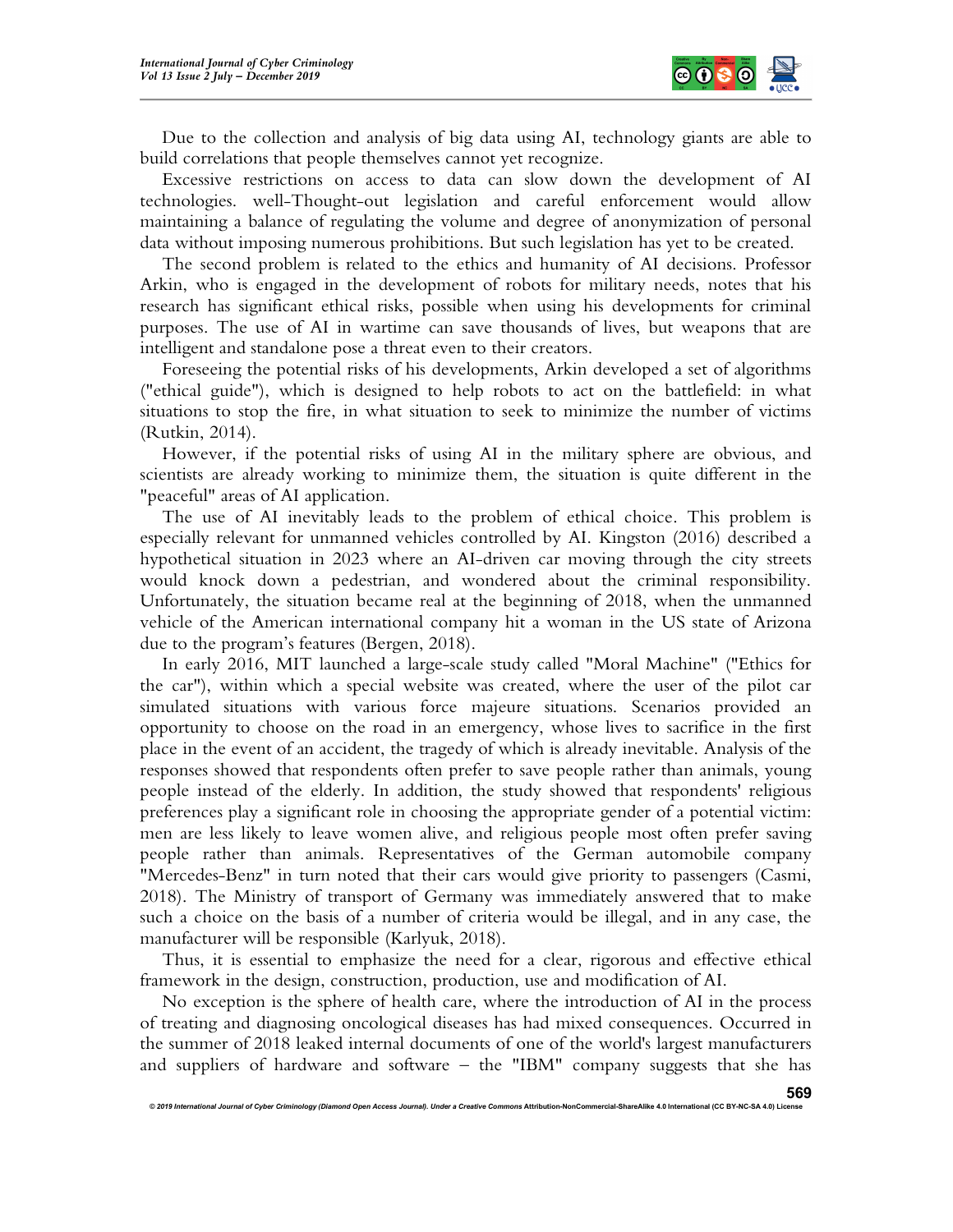developed medical AI "WatsonHealth" used in 230 hospitals worldwide for the treatment of 13 types of cancer at 84 000 patients, commit a medical error. "WatsonHealth" offers treatments that can lead

The leaked internal documents of one of the world's largest manufacturers and suppliers of hardware and software, IBM, in the summer of 2018 indicate that WatsonHealth, the medical AI developed by it, used in 230 hospitals around the world to treat 13 types of cancer at 84,000 patients makes medical errors. WatsonHealth offers incorrect treatments that can lead to the death of the patient (Kolenov, 2018).

# Main Characteristics of AI that Pose a Threat to Cybersecurity

The problem of ensuring the security of confidential information is one of the key for all subjects of the digital economy, including the problem of cybersecurity using AI (Wilner, 2018, pp. 308-316). The world community is concerned about the use of AI for criminal purposes. Thus, in early 2017, the FBI held a major conference on the use of AI by law enforcement agencies and criminals. At the conference it was noted: the data of Interpol, Europol, FBI and law enforcement agencies of other countries, the results of studies of leading universities indicate the lack of activity of criminal structures to create their developments in the field of AI. According to Ovchinsky (2018), despite the lack of information about the development of cybercriminals in the field of AI, the potential for such a phenomenon exists. Cybercriminal has plenty to choose from to create their own powerful AI platforms. Almost all the development of AI with an open outcome code are containers. A container is a platform where with the help of API can mount the place any third-party programs, services, databases, etc. If earlier, when creating their own program or service, everyone had to initially develop algorithms from beginning to end, and then, using one or another programming language, translate them into code, today it is possible to create products and services in the same way as builders build a house – from standard parts delivered to the construction site (p. 150).

Thus, the processes of using AI for criminal purposes have increased public danger (Van der Wagen & Pieters, 2015, pp. 578-595). However, the use of open source communications for crime assessment seems to be a promising idea, including in the era of big data (Williams et al., 2017, pp. 320-340).

At the same time, for example, an AI error in the program of diagnosis of diseases that has made an incorrect diagnosis can lead to incorrect treatment of the patient, and as a consequence, a possible violation of his health (Momi, Ferrigno, 2010, pp. 715-727).

The analysis of trends in the creation and use of AI allowed us to identify two types of criminological risk of using AI: direct and indirect.

Direct criminological risk of using AI – the risk associated with direct effect on a person and a citizen of a danger caused by the use of AI.

These risks include:

© 2019 International Journal of Cyber Criminology (Diamond Open Access Journal). Under a Creative Con

1. AI with the ability to self-training, made the decision about the actions/inactions, constitutes a crime. Criminal act implies deliberate commission by the AI system of a socially dangerous attack on: human life and health; freedom, honor and dignity of the individual; constitutional rights and freedoms of man and citizen; public security; peace and security of mankind, which have caused socially dangerous consequences.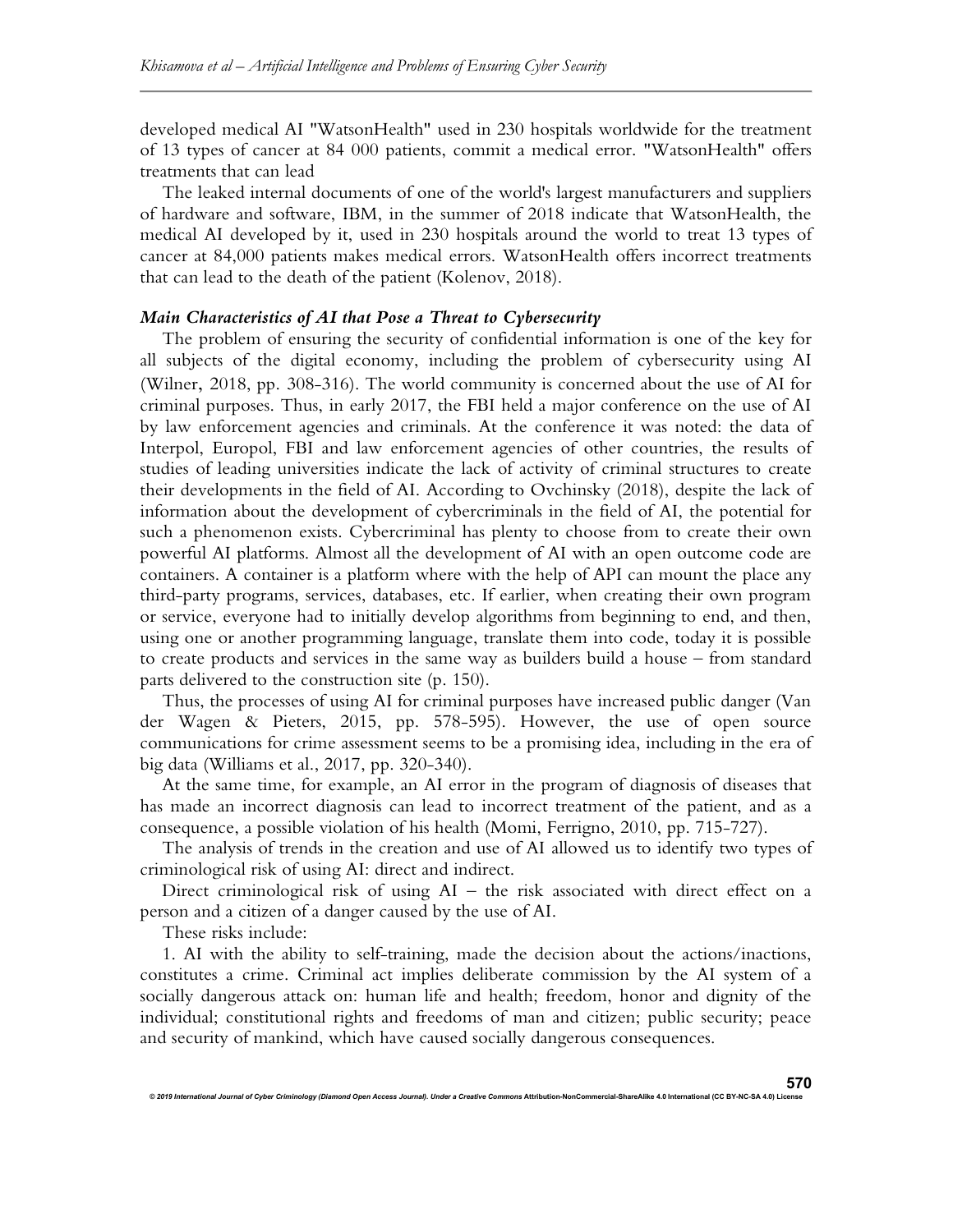

2. Intentional actions with the software of the AI system, which caused socially dangerous consequences. Criminal act implies illegally accessed to the system, resulting in damage or modification of its functions, as a result of which a crime was committed.

3. AI was created by criminals to commit crimes.

Criminals actively adopt AI and robotics. The IT threats that AI can generate were also analyzed in the recently published report The Malicious Use of Artificial Intelligence: Forecasting, Prevention, and Mitigation (Brundage et el., 2018), developed by a group of it security experts working at Oxford, Cambridge, and Stanford universities, the Electronic Frontier Foundation and Open AI organizations, and a number of companies specializing in information security.

The researchers classified possible IT threats that could be created using AI in three ways:

- a) malware attacks,
- b) attacks using social engineering techniques,
- c) physical attack.

The first type of IT threat is based on making it easier for hackers to detect software vulnerabilities due to the capabilities of artificial intelligence in the speed and efficiency of software analysis of various types.

The second type of IT threats is the use of "human thinking vulnerabilities" based, for example, on the use of artificial intelligence technologies for speech synthesis or the creation of "contextual" malware. These technologies will "lull the vigilance" of the person who clicks the link that its criminals need. In the same group of IT threats, the researchers placed the use of AI to disorient people in the political sphere and to monitor dissenters. AI can be used for personalized mass disinformation campaigns.

The third type of IT threat is the organization of attacks on physical objects, for example, using combat drones controlled by artificial intelligence.

Indirect criminological risk of using AI – the risk associated with unintended hazards in the context of the use of AI.

These risks include:

1. Random errors in the software of the AI system (errors made by the developer of the AI system that led to the commission of the crime.

2. Errors made by the AI system during its operation.

According to Lines and Lucivero (2014) responsibility for the actions and harm caused to the AI, is borne by the person who programmed it or the person responsible for its operation within the limits established by the law (p. 194-222).

## The Problem of Criminal Prosecution for Illegal Actions of Artificial Intelligence

Analysis of foreign experience in the legal regulation of relations in the field of the use of artificial intelligence and robotics indicates the presence of several models of regulation of relations arising in connection with the use of artificial intelligence.

Many countries today quite reasonably realize that legal regulation can hardly be considered as the only or main mechanism for regulating the use of artificial intelligence. There is a fairly widespread practice of private initiatives that combine the efforts of a number of companies to develop the use of artificial intelligence technologies and consolidate the basic principles of working with such technologies. For example, Asilomar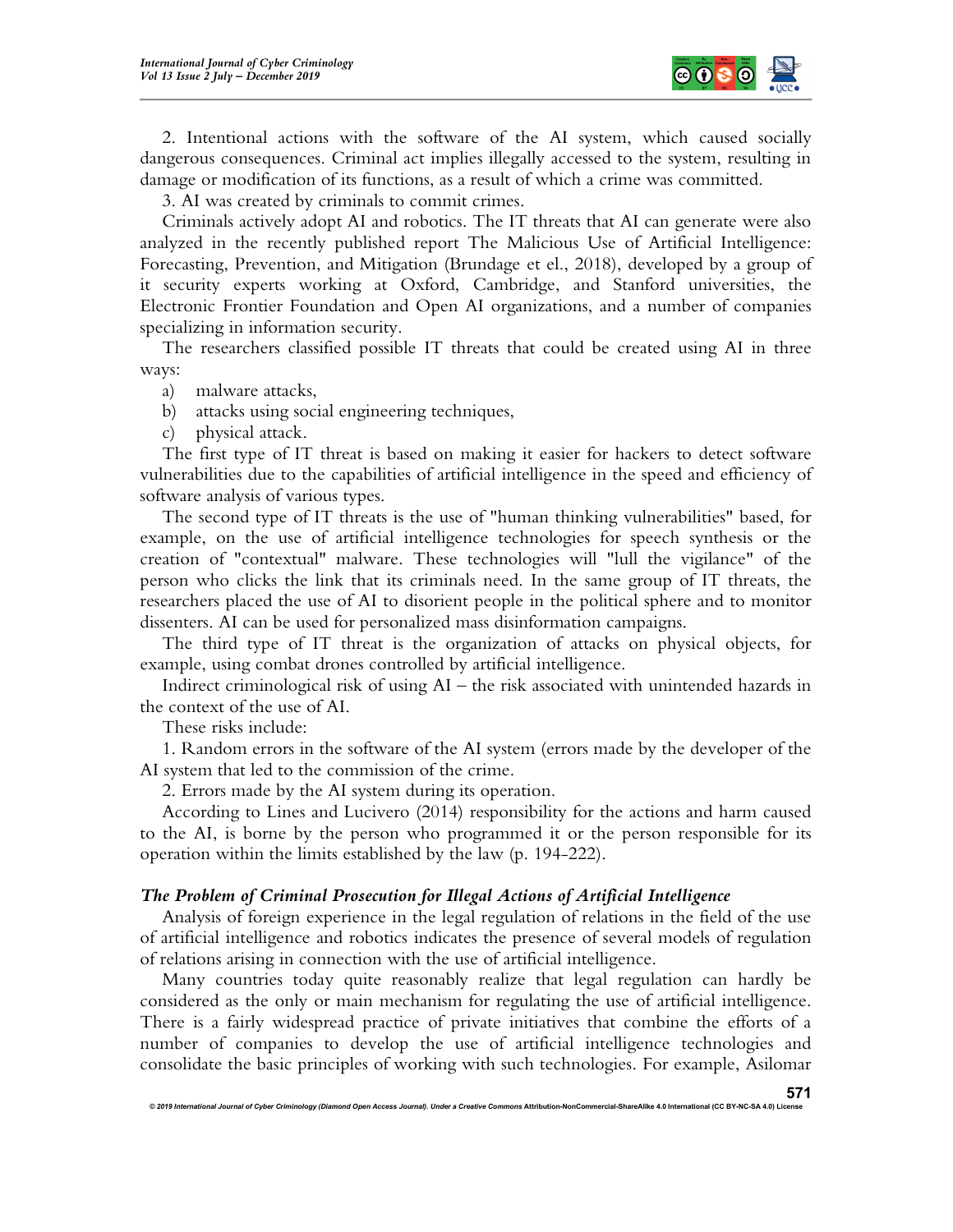AI principles are aimed at creating useful intelligence, maintaining human values and the confidentiality of personal data (Khisamova et al, 2019).

In the European Union, after a number of tragic incidents involving the use of unmanned aerial vehicles, the possibility of granting robot's legal status, and as a result, the possibility of bringing an electronic person (electronic subject) to justice, has been widely discussed. Thus, the resolution of the European Parliament, together with the recommendations of the Civil Law Regulation Commission on Robotics of the European Parliament of 16 February 2017 "Civil Standards on Robotics" is aimed at regulating the legal status of robots in human society through the following actions: the establishment of a special European agency for robotics and AI; development of a regulatory definition of "Autonomous intelligent robot"; development of a registration system for all versions of robots , as well as a system for their classification; development of requirements for developers to provide risk prevention guarantees; development of a new reporting structure for companies that use or need robots, which will include information about the impact of robotics and AI on the company's economic performance (Delvaux, 2016, p. 10).

It is noteworthy that the text of the resolution of the European Parliament notes the continuous change of robots, which predetermined not only the ability of robots to perform certain types of activities, but also the ability to independently study and make autonomous "independent" decisions.

However, already today there is an active discussion about giving the AI legal personality and the prospects of bringing AI to responsibility for the damage caused. Scientists have found it difficult to determine the responsible subject for AI failures (Prakken, 2016, p. 43).

Among legal scholars dealing with issues of the legal personality of AI, there are 3 key approaches:

- the endowment of AI with legal personality corresponding to human;

- giving AI legal personality similar to the legal status of a legal entity;

© 2019 International Journal of Cyber Criminology (Diamond Open Access Journal). Under a Creative Comr

- the endowment of AI with limited legal personality (Robertson, 2014, p. 593).

We support the opinion that it is inappropriate to involve AI designers and developers, where the result of the final AI decision largely depends on the situation of its application and the tasks assigned to it (Morkhat, 2017, p. 233).

We agree with the opinion of Nevjans (2016) that the legal personality of AI cannot be equated with the human or legal status of a legal entity. A person with legal status acts on the basis of mental processes, guided by subjective beliefs. Behind the actions of a legal entity are individuals, without which the activities of a legal entity are impossible. AI, in turn, acts independently, without consciousness or feelings (p. 15).

The idea of recognizing AI as a subject of law contradicts such ideas about the subject of law as socio-legal value, dignity, autonomous legal will, and also conflicts with the composition of the legal relationship, the composition of the offense and is insignificant within the framework of the institution of representation. At the same time, AI does not have the necessary and sufficient characteristics of the subject of law, in particular, it does not have the potential to independently acquire and exercise subjective rights and legal obligations, to bear legal responsibility, to independently make legal decisions, it does not have its own legal interests and aspirations and so forth (Bikeev et al., 2019).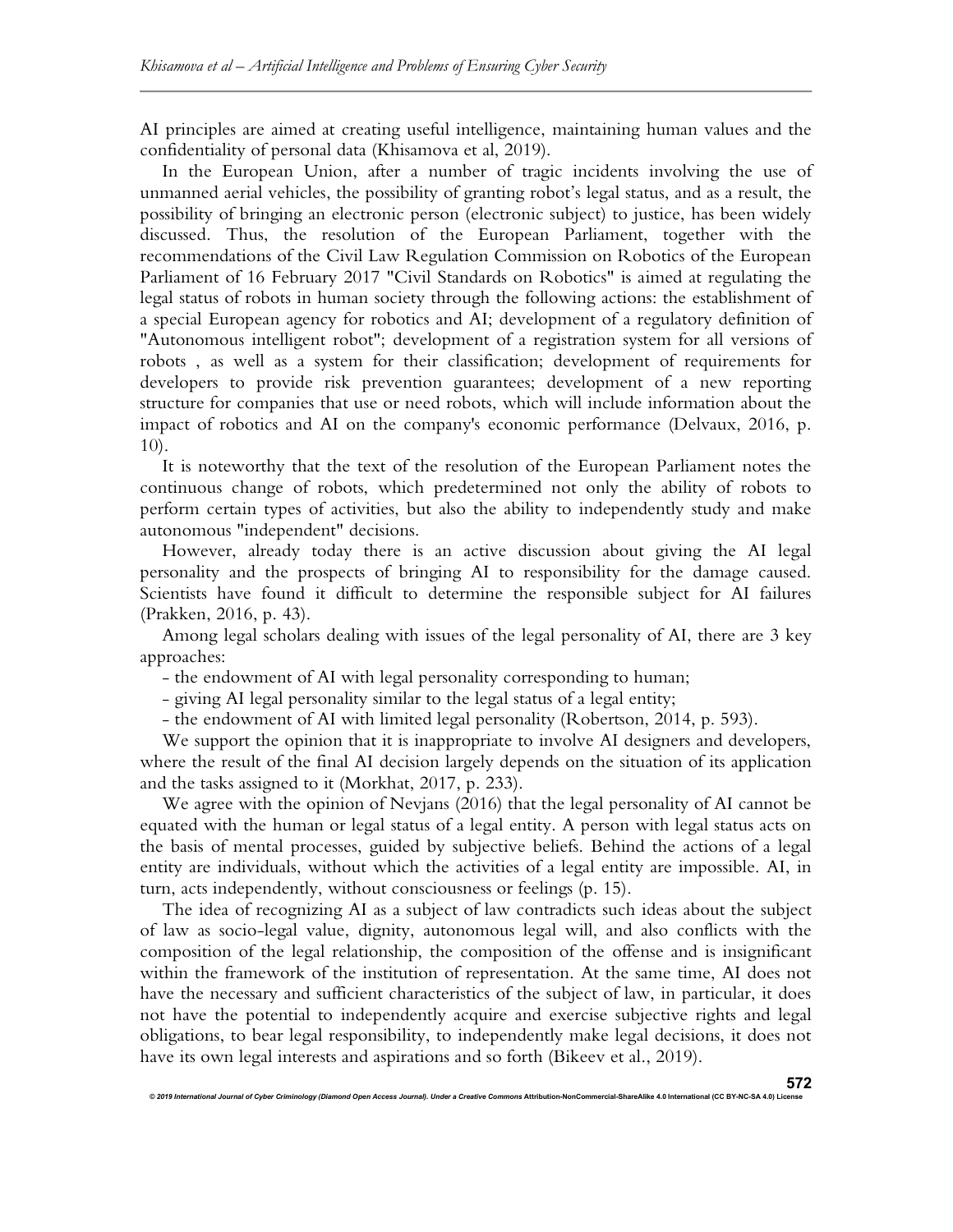

At the same time, some authors note that AI can be endowed with separate rights different from the rights of a real individual (Asaro, 2007, p.3). In this case, it is appropriate to talk about legal fiction, a technique in which a specific legal personality acts.

Hallevy  $(2010)$  notes that the mandatory elements of crime are: criminal behavior – actus reus and internal (mental) element –mens rea. It is impossible to establish a mental element and it is impossible to recognize the commission of AI as a crime (p. 178). However, as Hallevy (2010, pp. 191-192) and Kingston (2016) rightly point out, there are "serious violations ", in which the establishment of mens rea is not mandatory, and it is justified that in these circumstances the AI can be recognized as the subject of the violation. However, there are well-founded doubts about the effectiveness of traditional forms of criminal punishment, such as a fine or less ode for the purpose of re "criminal AI". (p. 276).

However, some legal scholars are of the opinion that it is necessary to bring robots and AI to criminal liability. According to Ying Hu from Yale University, special types of punishment should be provided for AI, such as deactivation, reprogramming, or assigning the status of a "criminal", which will serve as a warning to all participants (Kopfstein, 2017), Uzhov (2017, p. 360). Rehabilitation of AI can only be done through its complete reprogramming, which in a certain sense can be compared with a lobotomy against a person. That is an absolute and probably irreversible change in the properties of AI. The second way is to dispose of the machine. It is also possible to integrate the operation of the safety switch into the mechanism, as well as certain software for the immediate shutdown of all processes in emergency situations (Radutny, 2017, p. 132-141).

AI can be perceived as a non-standard legal position, different from reality. It is known that the existence of legal fictions is due to the need to bridge legal gaps and eliminate uncertainty in public relations. We believe that such a decision can remove a number of legal restrictions that exist today and prevent the active involvement of AI in the legal space.

In this regard, the forecast outlined in the resolution of the European Parliament on the possibility of granting robots a legal status is of particular interest. However, it should be noted that the legal status of an electronic person will differ significantly from the status of an individual.

### Conclusion

The foregoing account information are evidence of the high crime risk of application of AI prisoners in intelligent technologies, and the weak theoretical readiness of the science of criminology to study the problem under consideration.

In the near future (approximately 10-15 years), the pace of development of systems and devices with AI will lead to the need for a total revision of all branches of law. In particular, the institutions of intellectual property, the tax regime, etc. will require deep processing, which will ultimately lead to the need to resolve the conceptual problem of endowing an autonomous AI with certain "rights" and "duties".

Today, it is not only and not so much the law that affects the development of relations in the field of using digital technologies, as the latter force the right to transform and interact with other regulators, to use digital technologies for their own purposes of self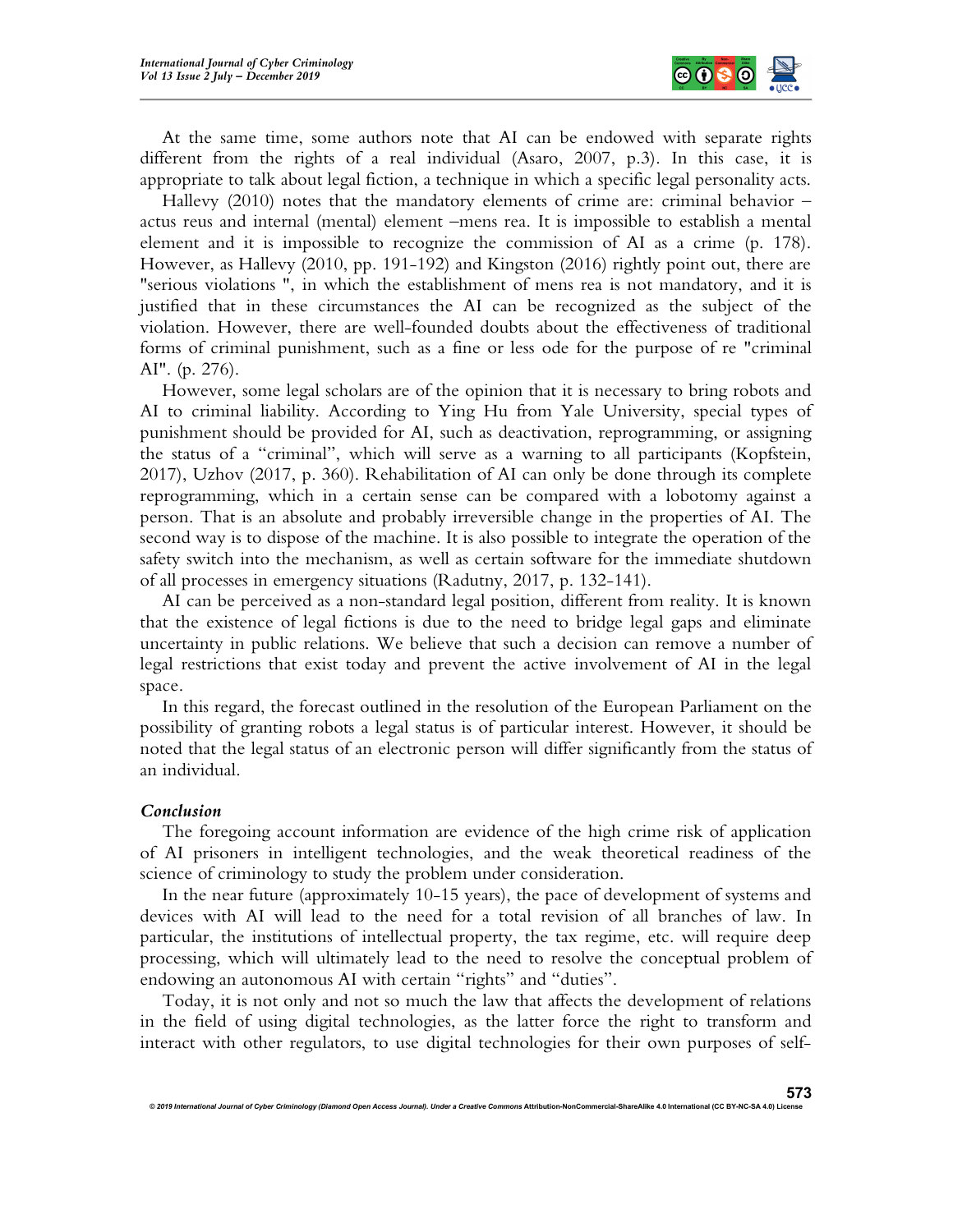development at various levels of life. One of these technologies is artificial intelligence (Sidorenko, Khisamova, 2020).

In our opinion, the best way is to endow AI with a specific "limited" legal personality (through the application of legal fiction), in terms of endowing an autonomous AI with the responsibility to bear responsibility for the harm and negative consequences.

This approach will undoubtedly require a rethinking of the key postulates and principles of criminal law, in particular, the institutions of the subject and the subjective side of the crime. At the same time, in our opinion, the AI systems will require the creation of an independent institution of criminal law, unique in its essence and content, different from the traditional anthropocentric approach. Such a legal institution requires a completely new approach. Within the framework of this institution, it seems appropriate to provide for different from the traditional understanding of the subject, based on the symbiosis of technical and other characteristics of AI, as well as alternative types of responsibility, such as deactivation, reprogramming or endowing with the status of "criminal", which will serve as a warning for all participants of legal relations. We believe that such a solution in the future can minimize the criminological risks of using AI.

# References

- Afanasyev, A. (2018). Artificial intelligence or intelligence of subjects of detection, disclosure and investigation of crimes: what will win? Library CSL. Scientific journal,  $N_2$  3(38), 28-34.
- Amores, J. (2013). Multiple instance classification: review, taxonomy and comparative study. Artificial Intelligence, 201, 81-105.
- ARM (2018). AI today. AI tomorrow. Awareness, acceptance and anticipation of AI: a global consumer perspective. Retrieved from: https://pages.arm.com/rs/312-SAX-488/images/arm-ai-survey-report.pdf.
- Arm Limited (2017). Global Artificial Intelligence Survey. Retrieved from: http://sitn.hms.harvard.edu/flash/2017/history-artificial-intelligence.
- Asaro, P. M. (2007). Robots and Responsibility from a Legal Perspective. Internet-site of Dr. Peter M. Asaro, 2007, 5. – Retrieved from: http://www.peterasaro.org/writing/ASARO%20Legal%20Perspective.pdf.
- Barrat D. (2013). Humanity's Latest invention: Artificial intelligence and the end of the era of Homo sapiens. New York: Thomas Dunne Books, St. Martin's Press.
- Bellman, R.E. (1978). An introduction to artificial intelligence: can computers think? Thomson course technology. San Francisco: Boyd &. Fraser Publishing Company; Thomson Course Technology, 146.
- Bergen, M. (2018, March 19). Uber halts autonomous car tests after fatal crash in Arizona Bloomberg. Retrieved from: https://www.bloomberg.com/news/articles/2018-03- 19/uber-autonomous-car-involved-in-fatal-crash-in-arizona.
- Bikeev, I., Kabanov, P., Begishev, I., & Khisamova, Z. (2019). Criminological risks and legal aspects of artificial intelligence implementation. In Proceedings of the International Conference on Artificial Intelligence, Information Processing and Cloud Computing (AIIPCC '19). Association for Computing Machinery, New York, NY, USA, 1–7.

© 2019 International Journal of Cyber Criminology (Diamond Open Access Journal). Under a Creative Comr

574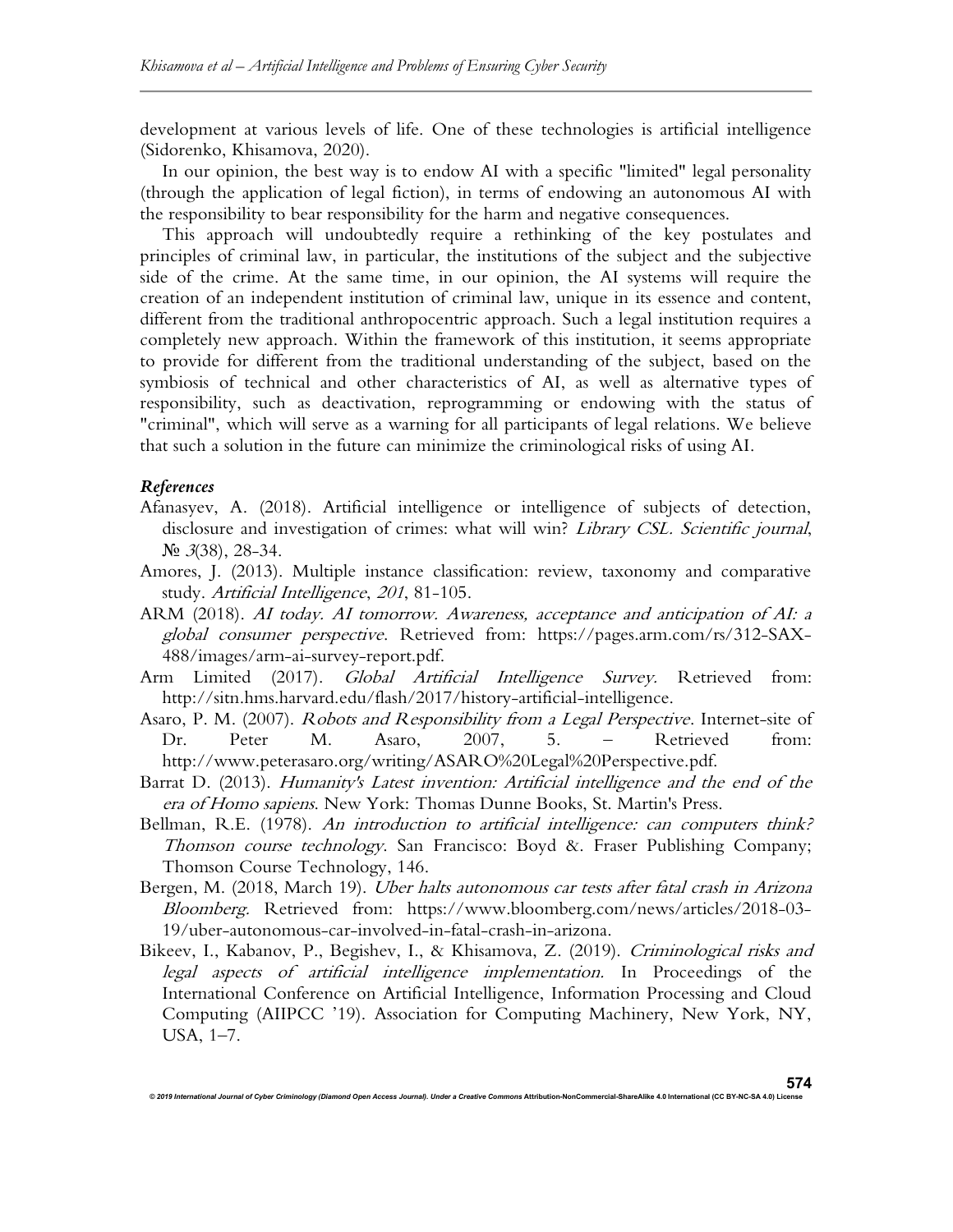

- Bostrom, N. (2016). *Strategic Implications of Openness in AI Development*. Technical Report, 1. Retrieved from: https://www.fhi.ox.ac.uk/reports/2016-1.pdf.
- British Data Ethics Framework Guidance. (2018). Retrieved from: https://www.gov.uk/government/publications/data-ethics-framework/data-ethicsframework.
- Brundage, M., Avin, Sh., Clark, J., Toner, H., Eckersley, P. Garfinkel, B., Dafoe, A., Scharre, P., Zeitzoff, Th., Filar, B., Anderson, H., Roff, H., Allen, G., Steinhardt, J. , Flynn, C., Heigeartaigh, S., Beard, S., Belfield, H., & Farquhar, S., Amodei, D. (2018). The malicious use of artificial intelligence: forecasting, prevention, and mitigation. Retrieved from: https://www.eff.org/files/2018/02/20/malicious\_ai\_report\_final.pdf.
- Carriço, G. (2018). The EU and artificial intelligence: a human-centred perspective. European View, 17 (1), 29-36.
- Casmi, E. (2018, October, 26). Opinion of millions of people: autonomous cars have to push the elderly and the young to save. The Network edition "Cnews". Retrieved from: http: //www.cnews.ru/news/top/2018-10-

26\_mnenie\_millionov\_chelovek\_bespilotnye\_avto\_dolzhny.

Delvaux, M. (2016). *Draft Report with recommendations to the Commission on Civil* Law Rules on Robotics (2015/2103(INL)). Committee on Legal Affairs, European Parliament, PE582.443v01-00, 22 p. Retrieved from: http://www.europarl.europa.eu/sides/getDoc.do?pubRef=%2F%2FEP%2F%2FNONS GML%20COMPARL%20PE-582.443%2001%20DOC%20PDF%20V0%2F%2FEN.

- Hallevy, G. (2010). The criminal liability of artificial intelligence entities from science fiction to legal social control. Akron Intellectual Property Journal, 4(2), 171-201.
- Hawking, S. (2018) *Brief Answers to the Big Questions.* London: Random House LLC, 2018, 256.
- Karlyuk, M. V. (2018) Investments in the future: artificial intelligence. Non-profit partnership "Russian Council for international Affairs". Retrieved from: http://russiancouncil.ru/analytics-and-comments/analytics/eticheskie-i-pravovyevoprosy-iskusstvennogo-intellekta.
- Khisamova, Z. I., Begishev, I. R., & Gaifutdinov, R. R. (2019) On methods to legal regulation of artificial intelligence in the world. International journal of innovative technology and exploring engineering (IJITEE). 9(1).
- Kingston, J. K. (2016) Artificial intelligence and legal liability. Research and Development in Intelligent Systems XXXIII: Incorporating Applications and Innovations in Intelligent Systems XXIV: Conference Paper, 269-279.

Kolenov, S. (2018, July 27) AI-oncologist IBM Watson was convicted of medical errors. Network edition "Hightech.plus" Retrieved from: https://hightech.plus/2018/07/27/ii-onkologa-ibm-watson-ulichili-vo-vrachebnihoshibkah.

Kopfstein, J. (2017). Should Robots Be Punished for Committing Crimes? Vocativ Website. Retrieved from: https://www.vocativ.com/417732/robots-punishedcommitting-crimes.

Kurzweil, R. (1990.) The Age of Intelligent Machines. Cambridge MIT Press.

Kurzweil, R. (2006). The singularity is near: when humans transcend biology. Penguin Books, 672.

© 2019 International Journal of Cyber Criminology (Diamond Open Access Journal). Under a Creative Commons Attribution-NonCommercial-ShareAlike 4.0 International (CC BY-NC-SA 4.0) Licen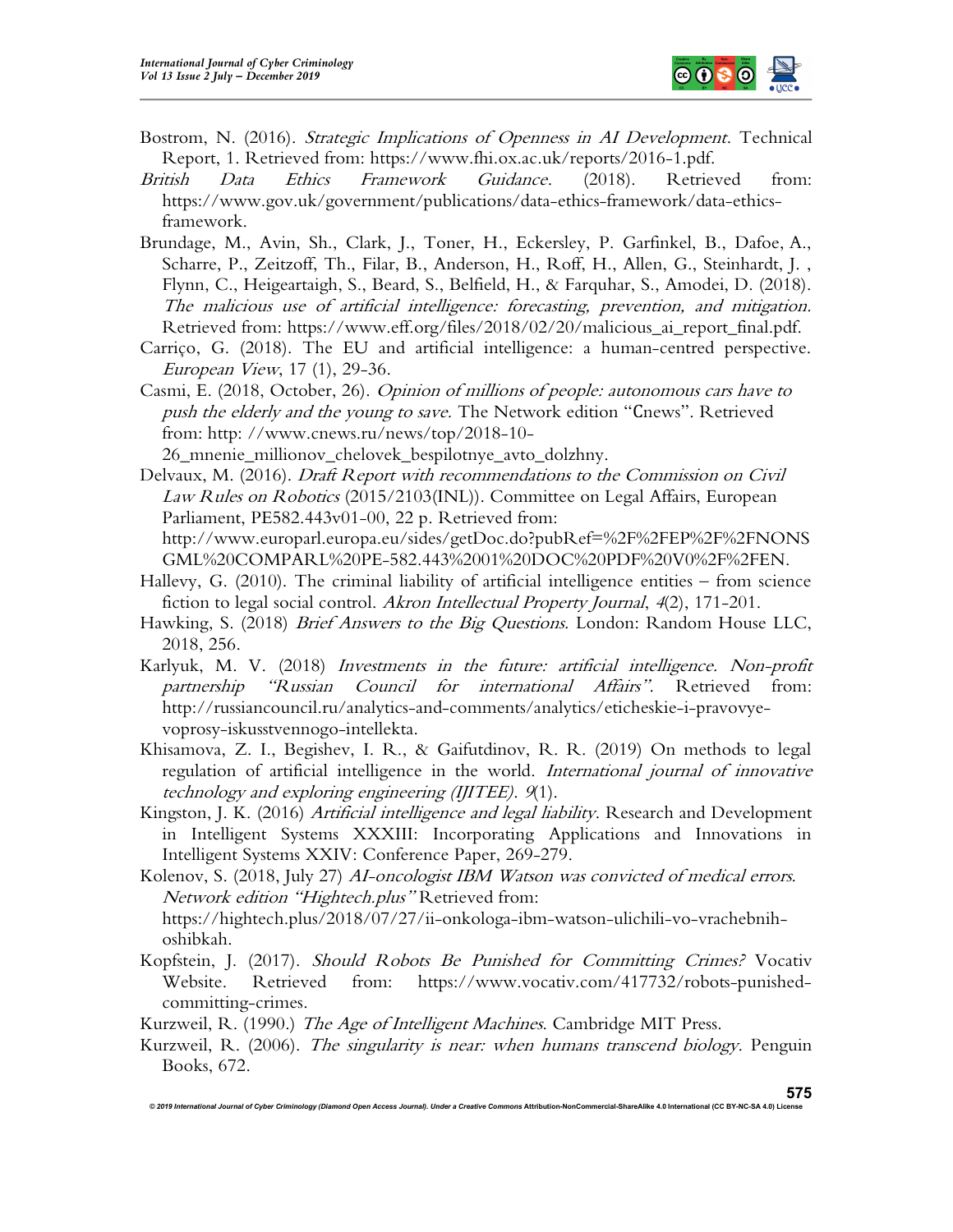- Leenes, R., & Lucivero, F. (2014). Laws on Robots, Laws by Robots, Laws in Robots: Regulating Robot Behavior by Design. Law, Innovation and Technology, 6(2), 194- 222.
- Markets and Markets Research Private Ltd. (2018). AI in Fintech Market by Component (Solution, Service), Application Area (Virtual Assistant, Business Analytics & Reporting, Customer Behavioral Analytics), Deployment Mode (Cloud, On-Premises), and Region. Global forecast to 2022. Retrieved from: https://www.marketsandmarkets.com/Market-Reports/ai-in-fintech-market-34074774.html.
- Marr, B. (2018). The key definitions of Artificial Intelligence (AI) that explain its importance. Retrieved from: https://www.forbes.com/sites/bernardmarr/2018/02/14/the-key-definitions-ofartificial intelligence-ai-that-explain-its-importance/#4da358124f5d.
- Marron, D. (2018). Alter Reality: Governing the Risk of Identity Theft. The British Journal of Criminology, 48(1), 20-38.
- McCarthy, J. (2007, November 12). What is artificial intelligence? Computer Science Department Stanford University. Retrieved from: wwwformal.stanford.edu/jmc/whatisai.pdf.
- McCarthy, J., Minsk, M. L., Rochester, N., & Shannon, C. E. (2006). A Proposal for the Dartmouth Summer Research Project on Artificial Intelligence. August 31, 1955. AI Magazine, 27(4), 12-14.
- McCulloch, W. S. (1965). Embodiments of Mind. Cambridge, MA: MIT Press.
- Momi, E. De., Ferrigno, G. (2010). Robotic and artificial intelligence for keyhole neurosurgery: the ROBOCAST project, a multi-modal autonomous path planner. Proceedings of the Institution of Mechanical Engineers, part H: Journal of Engineering in Medicine, 224(5), 715-727.
- Morkhat, P. M. (2017). Artificial intelligence: legal view. M.: BukiVedi, 257.
- Nevjans, N. (2016). European civil law rules in robotics: study. Policy Department C: «Citizens' Rights and Constitutional Affairs», European Parliament's Committee on Legal Affairs. PE 571.379, 15. Retrieved from: http://www.europarl.europa.eu/RegData/etudes/STUD/2016/571379/IPOL\_STU% 282016%29571379\_EN.pdf.
- Ovchinsky, V. S. (2018) Criminology of the digital world. M.: Norm: INFRA–M, 352.
- Pega (2017). What Consumers Really Think About AI. Retrieved from: https://www1.pega.com/system/files/resources/2017-11/what-consumers-reallythink-of-ai-infographic.pdf.
- Pitts, H. W. (1942) Some observations on the simple neuron circuit. Bulletin of Mathematical Biophysics, 4 (3), 121-129.
- Ponkin, I. V., & Redkina, A. I. (2018) Artificial intelligence from the point of view of law. Bulletin of the Russian University of friendship of peoples. Series: Legal Sciences, 1 (22), 91-109.
- Prakken, H. (2016). How AI & law can help autonomous systems obey the law: a position paper. In Proceedings of the 22nd European conference on artificial intelligence workshop on artificial intelligence for justice. Hague: VU University Amsterdam, 42-

© 2019 International Journal of Cyber Criminology (Diamond Open Access Journal). Under a Creative Commons Attribution-NonCommercial-ShareAlike 4.0 International (CC BY-NC-SA 4.0) L